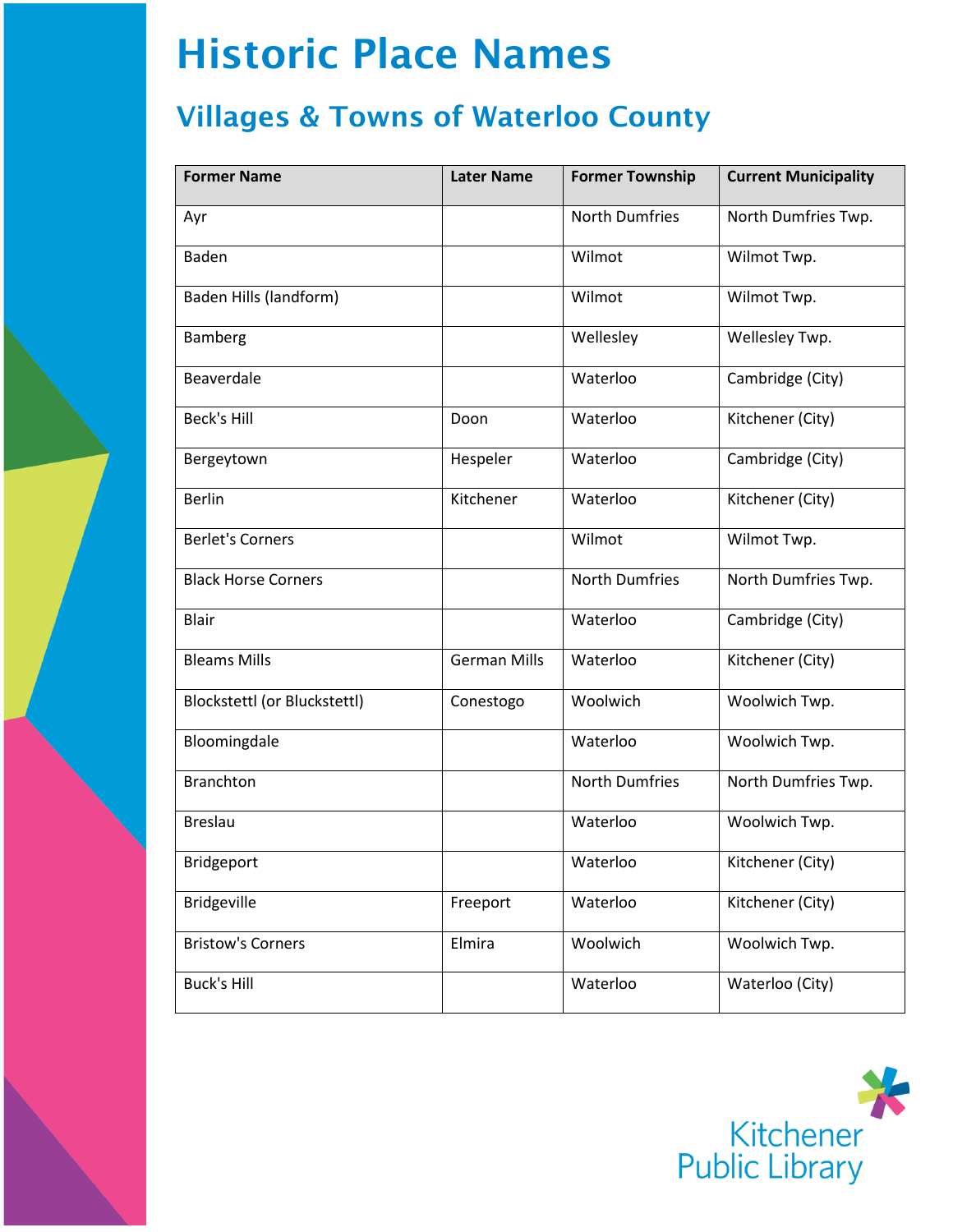| <b>Former Name</b>                  | <b>Later Name</b>       | <b>Former Township</b> | <b>Current Municipality</b> |
|-------------------------------------|-------------------------|------------------------|-----------------------------|
| <b>Buehler's Corners</b>            | Wagner's<br>Corners     | Woolwich               | Woolwich Twp.               |
| Cambridge                           | Bridgeport              | Waterloo               | Kitchener (City)            |
| <b>Cambridge Mills</b>              | Preston                 | Waterloo               | Cambridge (City)            |
| Carlisle                            | Blair                   | Waterloo               | Cambridge (City)            |
| Carnydale                           |                         | Waterloo               | Kitchener (City)            |
| Cassel                              | New Hamburg             | Wilmot                 | Wilmot Twp.                 |
| Centreville                         |                         | Waterloo               | Kitchener (City)            |
| Chicopee (or Chicopee Mills)        |                         | Waterloo               | Kitchener (City)            |
| Chicopee Hill (landform)            |                         | Waterloo               | Kitchener (City)            |
| Conestoga                           | Conestogo               | Woolwich               | Woolwich Twp.               |
| Conestogo                           |                         | Woolwich               | Woolwich Twp.               |
| Covered Bridge                      | Blair                   | Waterloo               | Cambridge (City)            |
| Cox's Creek                         | Winterbourne            | Woolwich               | Woolwich Twp.               |
| Crosshill                           |                         | Wellesley              | Wellesley Twp.              |
| <b>Crowsfoot Corners</b>            |                         | Waterloo               | Woolwich Twp.               |
| Delview (or Dellvue) (railway stop) |                         | Waterloo               | Kitchener (City)            |
| Dickie Settlement                   |                         | <b>North Dumfries</b>  | North Dumfries Twp.         |
| Doon                                |                         | Waterloo               | Kitchener (City)            |
| Dorking                             | <b>New</b><br>Bethlehem | Wellesley              | Wellesley Twp.              |
| <b>Dumfries Mills</b>               | Galt                    | <b>North Dumfries</b>  | Cambridge (City)            |
| Durhamville                         | Blair                   | Waterloo               | Cambridge (City)            |
| <b>East Preston</b>                 | Preston                 | Waterloo               | Cambridge (City)            |
| East Woolwich                       | Winterbourne            | Woolwich               | Woolwich Twp.               |
| Ebytown                             | Kitchener               | Waterloo               | Kitchener (City)            |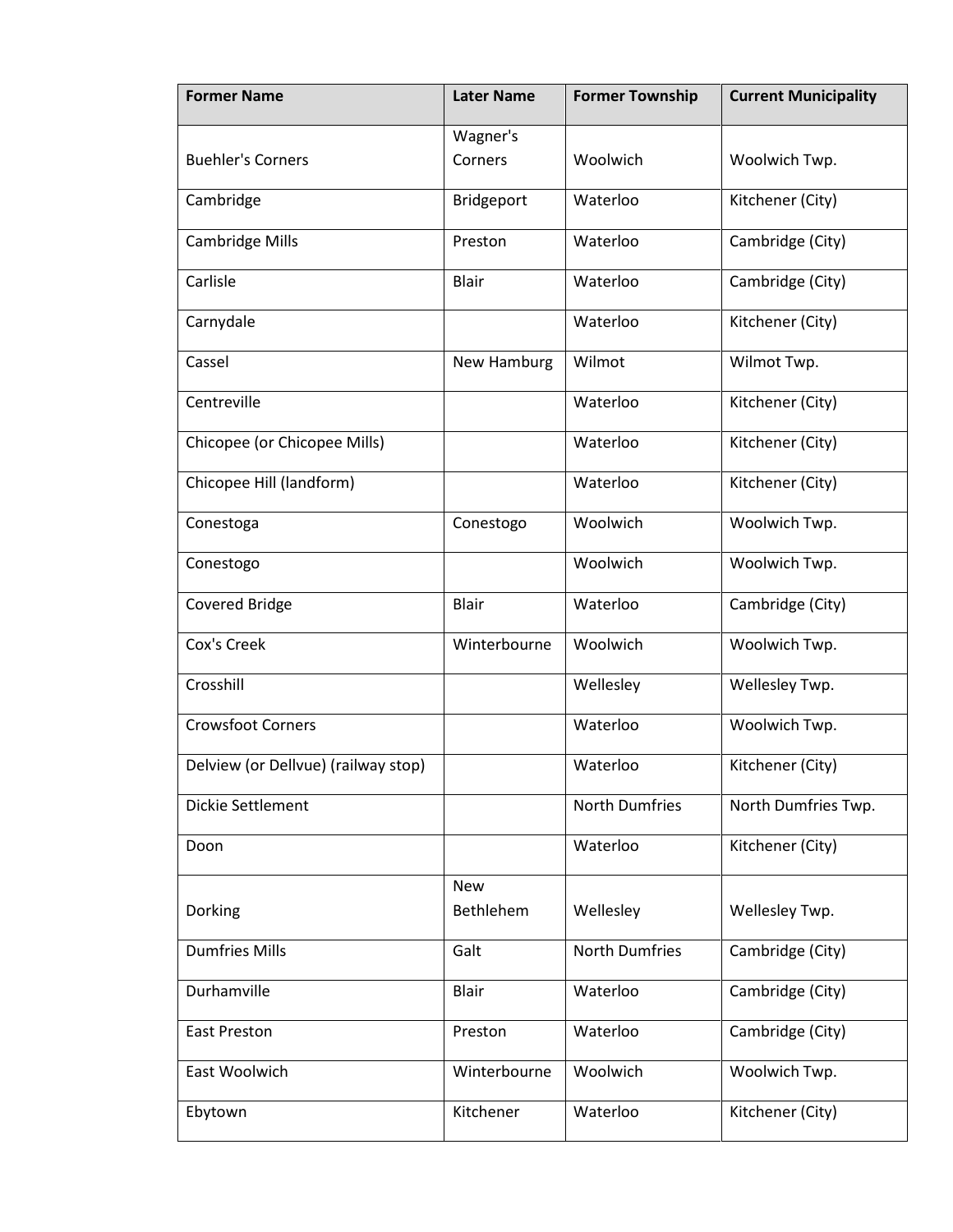| <b>Former Name</b>         | <b>Later Name</b>   | <b>Former Township</b> | <b>Current Municipality</b> |
|----------------------------|---------------------|------------------------|-----------------------------|
| Edenburg (or Edinburgh)    | <b>German Mills</b> | Waterloo               | Kitchener (City)            |
| Elmira                     |                     | Woolwich               | Woolwich Twp.               |
| <b>English Settlement</b>  | Doon                | Waterloo               | Kitchener (City)            |
| Erbsville                  |                     | Waterloo               | Waterloo (City)             |
| <b>Fisher Mills</b>        |                     | Waterloo               | Cambridge (City)            |
| Flora                      | Floradale           | Woolwich               | Woolwich Twp.               |
| Floradale                  |                     | Woolwich               | Woolwich Twp.               |
| Freeport                   |                     | Waterloo               | Kitchener (City)            |
| Freiburg                   |                     | Waterloo               | Woolwich Twp.               |
| Galt                       | Cambridge           | <b>North Dumfries</b>  | Cambridge (City)            |
| <b>German Mills</b>        |                     | Waterloo               | Kitchener (City)            |
| Glenchristie               |                     | Waterloo               | Woolwich Twp.               |
| Goosetown                  | Kingwood            | Wellesley              | Wellesley Twp.              |
| Glasgow (or Glasgow Mills) | Bridgeport          | Waterloo               | Kitchener (City)            |
| Greenbush                  |                     | Waterloo               | Kitchener (City)            |
| Greenfield                 |                     | <b>North Dumfries</b>  | North Dumfries Twp.         |
| <b>Hagey's Crossing</b>    |                     | Waterloo               | Cambridge (City)            |
| Hamburgh                   | New Hamburg         | Wilmot                 | Wilmot Twp.                 |
| Hawkesville                |                     | Wellesley              | Wellesley Twp.              |
| Haysville                  |                     | Wilmot                 | Wilmot Twp.                 |
| Heidelberg                 |                     | Wellesley              | Wellesley Twp.              |
| <b>Heidelberg Station</b>  |                     | Woolwich               | Woolwich Twp.               |
| Hespeler                   | Cambridge           | Waterloo               | Cambridge (City)            |
| <b>Holland Mills</b>       |                     | Wilmot                 | Wilmot Twp.                 |
| Holm's Mills               | Speedslee           | Waterloo               | Cambridge (City)            |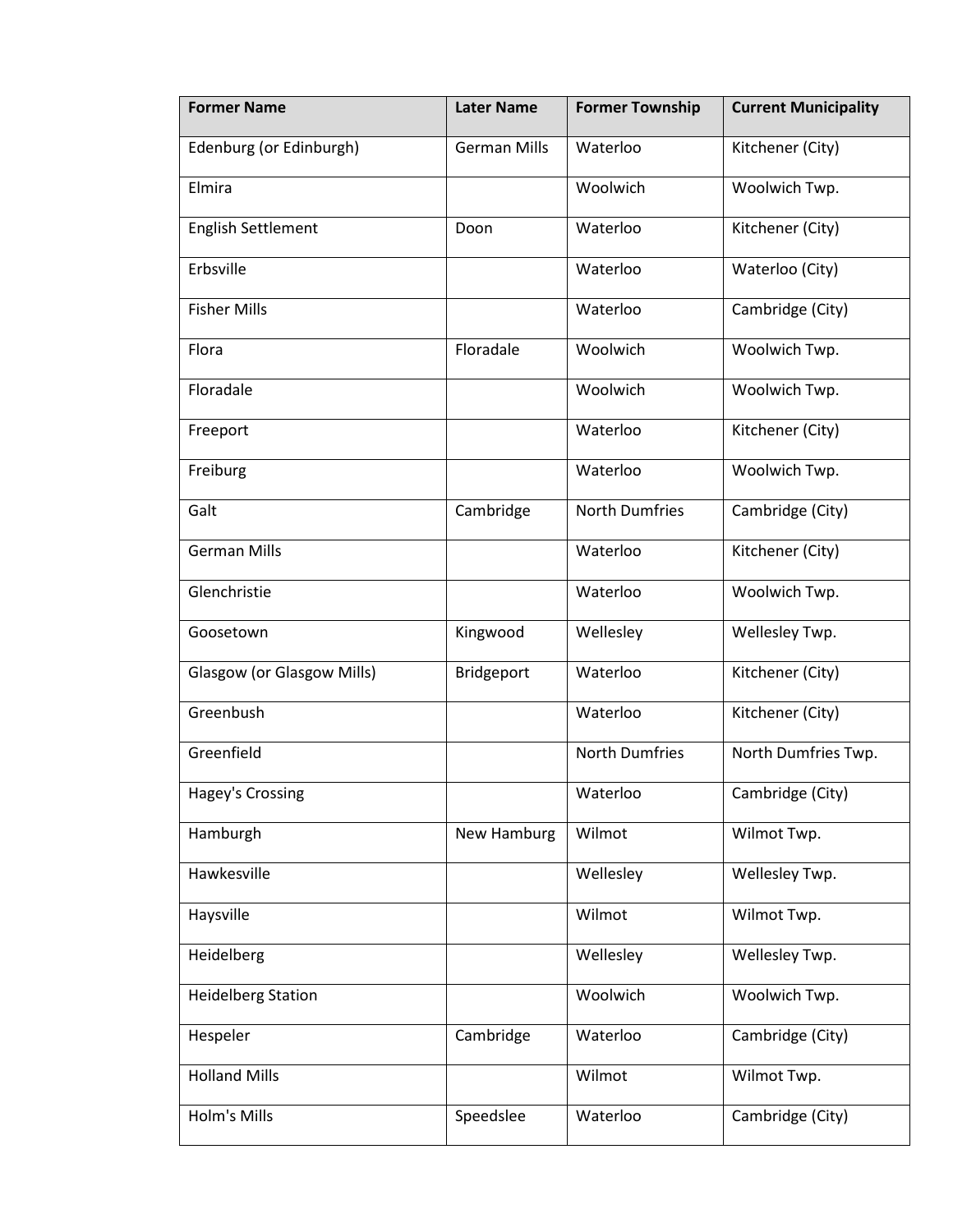| <b>Former Name</b>              | <b>Later Name</b>   | <b>Former Township</b> | <b>Current Municipality</b> |
|---------------------------------|---------------------|------------------------|-----------------------------|
| <b>Hopewell Mills</b>           | <b>German Mills</b> | Waterloo               | Kitchener (City)            |
| Idylwild Station (railway stop) |                     | Waterloo               | Cambridge (City)            |
| Jacobstettl                     | St. Jacobs          | Woolwich               | Woolwich Twp.               |
| Jedburgh                        | Ayr                 | <b>North Dumfries</b>  | North Dumfries Twp.         |
| Jerusalem Corners               |                     | Woolwich               | Woolwich Twp.               |
| Jewsburg                        | <b>German Mills</b> | Waterloo               | Kitchener (City)            |
| Jonestown (or Jonesboro)        | Haysville           | Wilmot                 | Wilmot Twp.                 |
| Josephburg                      |                     | Wilmot                 | Wilmot Twp.                 |
| Kingsdale                       |                     | Waterloo               | Kitchener (City)            |
| Kingwood                        |                     | Wellesley              | Wellesley Twp.              |
| Knight's Corners                |                     | Wellesley              | Wellesley Twp.              |
| Kossuth                         |                     | Waterloo               | Woolwich Twp.               |
| Lancaster                       | Bridgeport          | Waterloo               | Kitchener (City)            |
| Leon                            | Floradale           | Woolwich               | Woolwich Twp.               |
| Lexington                       |                     | Waterloo               | Waterloo (City)             |
| Linwood                         |                     | Wellesley              | Wellesley Twp.              |
| Lisbon                          |                     | Wilmot                 | Wilmot Twp.                 |
| Little Paradise                 |                     | Waterloo               | Kitchener (City)            |
| Little's Corners                |                     | <b>North Dumfries</b>  | Cambridge (City)            |
| Lower Woolwich P.O.             | Winterbourne        | Woolwich               | Woolwich Twp.               |
| Luxemburg                       |                     | Wilmot                 | Wilmot Twp.                 |
| Mannheim                        |                     | Wilmot                 | Wilmot Twp.                 |
| Maple Lane Stop (railway stop)  |                     | Waterloo               | Kitchener (City)            |
| Maryhill                        |                     | Waterloo               | Woolwich Twp.               |
| Mount Pleasant                  | Kitchener           | Waterloo               | Kitchener (City)            |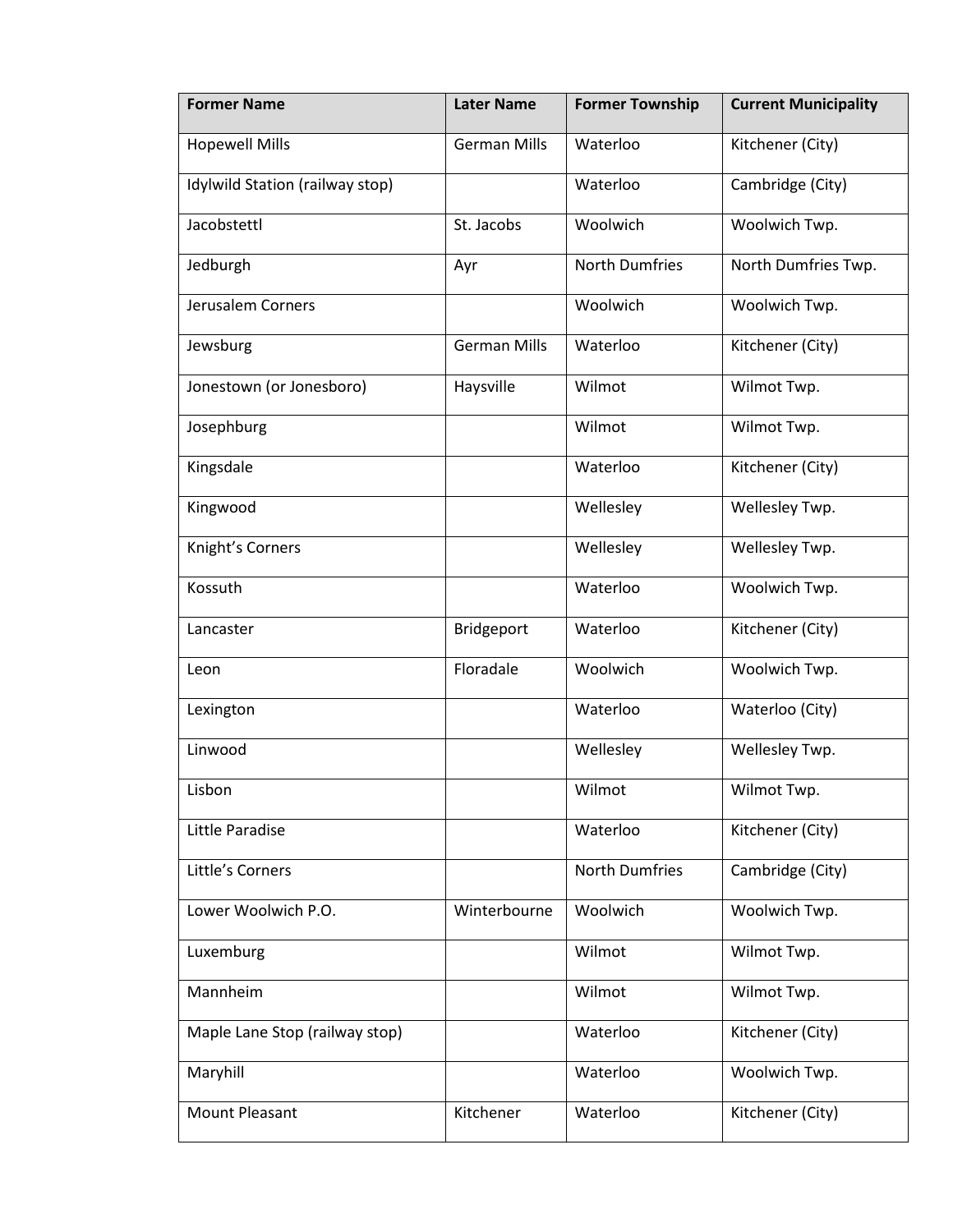| <b>Former Name</b>          | <b>Later Name</b>   | <b>Former Township</b> | <b>Current Municipality</b> |
|-----------------------------|---------------------|------------------------|-----------------------------|
| Mudge's Mills               | Ayr                 | <b>North Dumfries</b>  | North Dumfries Twp.         |
| Musselman                   | Floradale           | Woolwich               | Woolwich Twp.               |
| Musselman's Mills           | Conestogo           | Woolwich               | Woolwich Twp.               |
| Natchez                     |                     | Waterloo               | Kitchener (City)            |
| New Aberdeen                |                     | Waterloo               | Kitchener (City)            |
| New Bethlehem               | Dorking             | Wellesley              | Wellesley Twp.              |
| <b>New Carlisle</b>         | <b>Blair</b>        | Waterloo               | Cambridge (City)            |
| New Dundee                  |                     | Wilmot                 | Wilmot Twp.                 |
| New Germany                 | Maryhill            | Waterloo               | Woolwich Twp.               |
| New Hamburg                 |                     | Wilmot                 | Wilmot Twp.                 |
| New Hope                    | Hespeler            | Waterloo               | Cambridge (City)            |
| New Jerusalem (or Jerusalem |                     |                        |                             |
| Corners?)                   |                     | Woolwich               | Woolwich Twp.               |
| <b>New Prussia</b>          |                     | Wilmot                 | Wilmot Twp.                 |
| <b>Nine Pines</b>           |                     | Waterloo               | Kitchener (City)            |
| Nithvale                    | Ayr                 | <b>North Dumfries</b>  | North Dumfries Twp.         |
| North Woolwich              |                     | Woolwich               | Woolwich Twp.               |
| Oregon                      | Doon                | Waterloo               | Kitchener (City)            |
| Parkway                     | <b>German Mills</b> | Waterloo               | Kitchener (City)            |
| Petersburg                  |                     | Wilmot                 | Wilmot Twp.                 |
| Philipsburg                 |                     | Wilmot                 | Wilmot Twp.                 |
| Pinehill                    |                     | Wilmot                 | Wilmot Twp.                 |
| Preston                     | Cambridge           | Waterloo               | Cambridge (City)            |
| Punkeydoodles Corners       |                     | Wilmot                 | Wilmot Twp.                 |
| Queen's Bush (area)         |                     | Wellesley              | Wellesley Twp.              |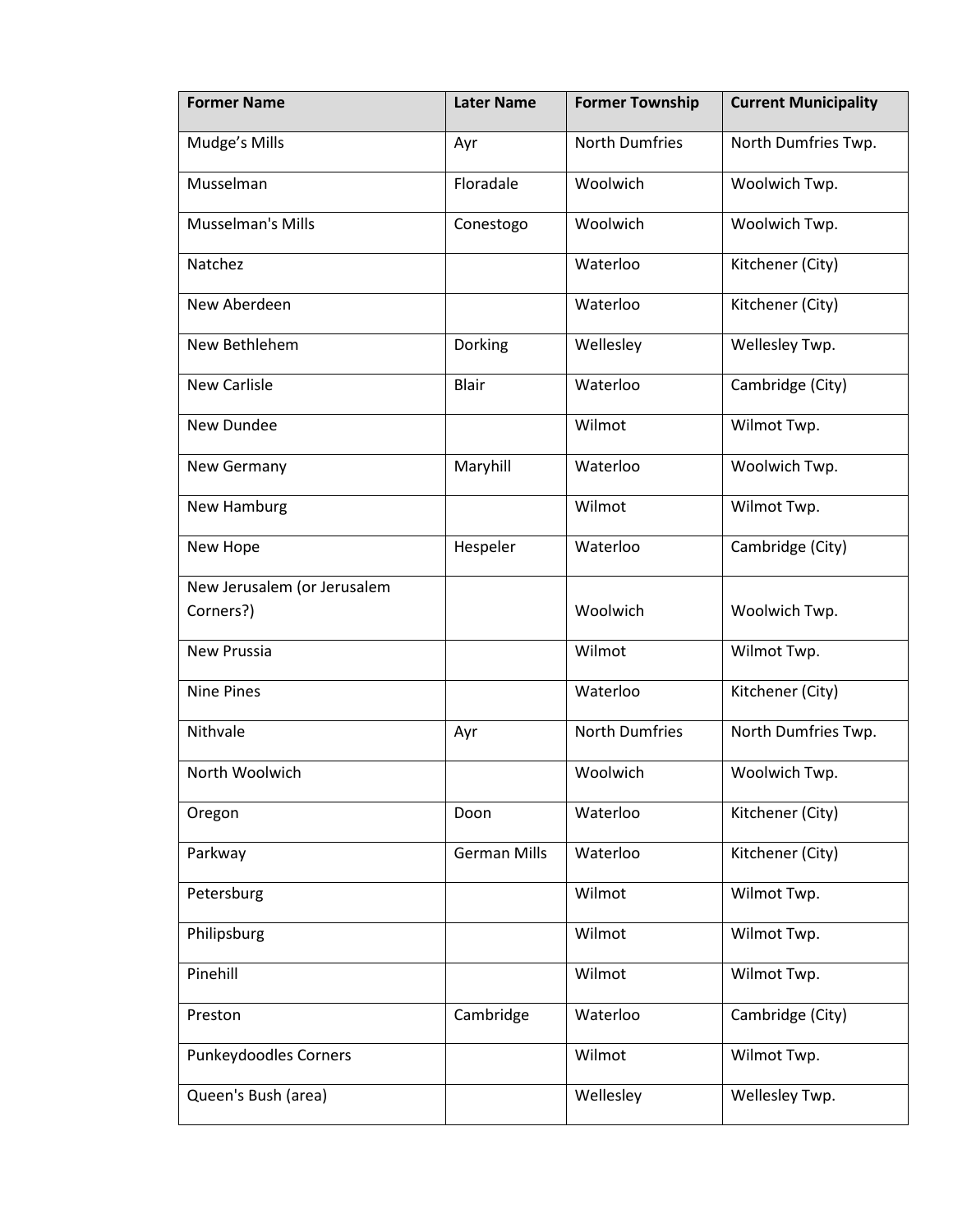| <b>Former Name</b>                | <b>Later Name</b> | <b>Former Township</b> | <b>Current Municipality</b> |
|-----------------------------------|-------------------|------------------------|-----------------------------|
| Reidsville                        |                   | <b>North Dumfries</b>  | North Dumfries Twp.         |
| Riverbank                         |                   | Waterloo               | Woolwich Twp.               |
| Rosendale                         |                   | Waterloo               | Woolwich Twp.               |
| Rosebank                          |                   | Wilmot                 | Wilmot Twp.                 |
| Roseville                         |                   | <b>North Dumfries</b>  | North Dumfries Twp.         |
| Rummelhardt                       |                   | Waterloo               | Waterloo (City)             |
| Sandhills                         | Kitchener         | Waterloo               | Kitchener (City)            |
|                                   | <b>North</b>      |                        |                             |
| Sandytown                         | Woolwich          | Woolwich               | Woolwich Twp.               |
| St. Agatha                        |                   | Wilmot                 | Wilmot Twp.                 |
| St. Alphonse                      | St. Clements      | Wellesley              | Wellesley Twp.              |
| St. Clements                      |                   | Wellesley              | Wellesley Twp.              |
| St. Jacobs                        |                   | Woolwich               | Woolwich Twp.               |
| Schmittsville                     | Wellesley         | Wellesley              | Wellesley Twp.              |
| Shade's Mills                     | Galt              | <b>North Dumfries</b>  | North Dumfries Twp.         |
| Shantz Hill                       |                   | Waterloo               | Cambridge (City)            |
| Shantz Lane                       |                   | Waterloo               | Kitchener (City)            |
| <b>Shantz Station</b>             |                   | Waterloo               | Woolwich Twp.               |
| Shinglestettl (or Shinglesteddle) | Shingletown       | Wilmot                 | Wilmot Twp.                 |
| Shingletown                       |                   | Wilmot                 | Wilmot Twp.                 |
| Shoemaker's Mills                 | Bridgeport        | Waterloo               | Kitchener (City)            |
| Speedslee                         |                   | Waterloo               | Cambridge (City)            |
| Speedsville                       |                   | Waterloo               | Cambridge (City)            |
| <b>Steam Town</b>                 |                   | Waterloo               | Kitchener (City)            |
| Strasburg                         |                   | Waterloo               | Kitchener (City)            |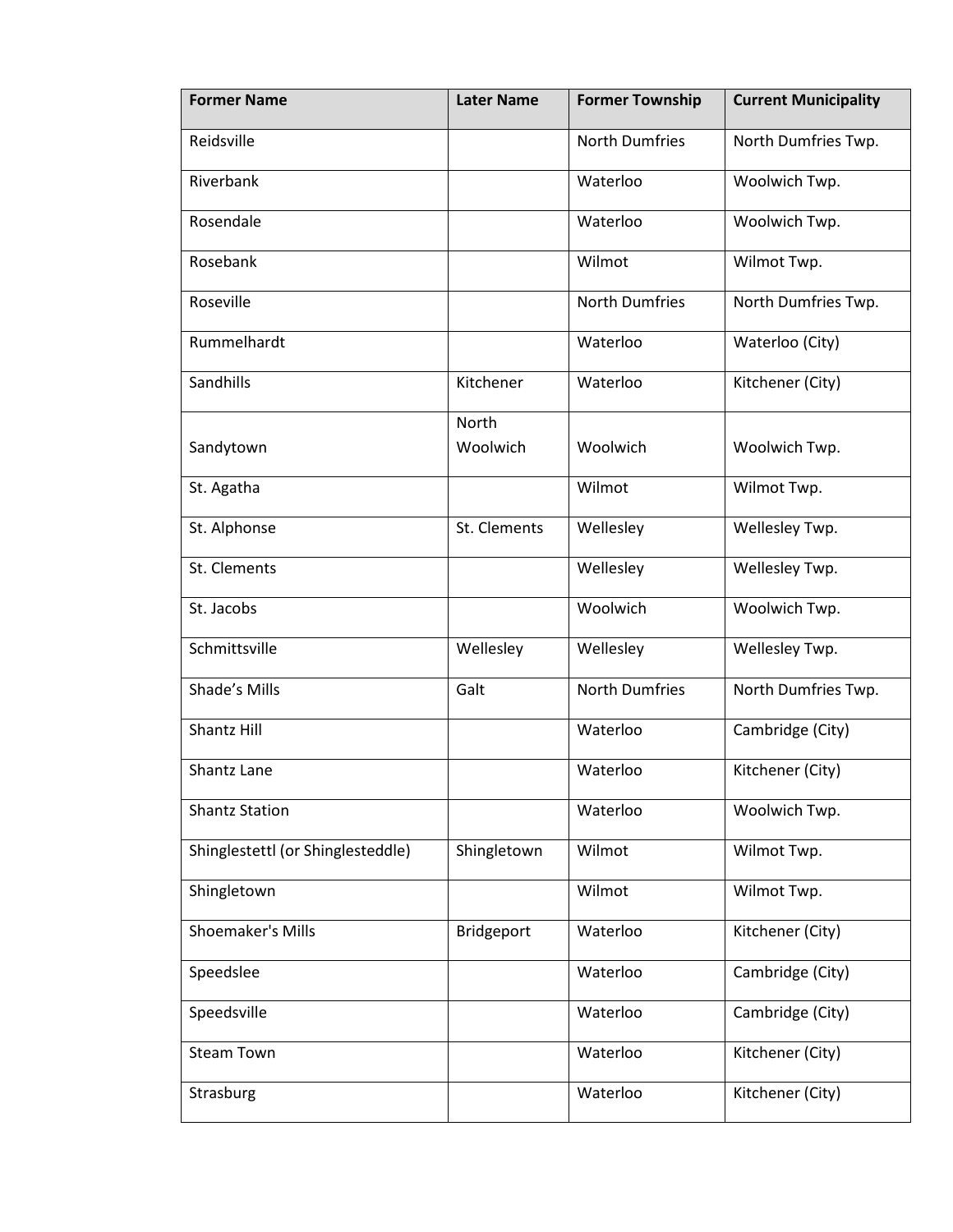| <b>Former Name</b>           | <b>Later Name</b>   | <b>Former Township</b> | <b>Current Municipality</b> |
|------------------------------|---------------------|------------------------|-----------------------------|
| Sunnyside                    | Kingsdale           | Waterloo               | Kitchener (City)            |
| <b>Surasas Springs</b>       | Rosebank            | Wilmot                 | Wilmot Twp.                 |
| <b>Three Bridges</b>         |                     | Woolwich               | Woolwich Twp.               |
| <b>Toll Bridge</b>           | Freeport            | Waterloo               | Kitchener (City)            |
| <b>Tow Town</b>              | Doon                | Waterloo               | Kitchener (City)            |
| <b>Trussler's Corners</b>    |                     | Waterloo               | Kitchener (City)            |
| Tuck's Hill (landform)       |                     | Waterloo               | Cambridge (City)            |
| <b>Turnbull's Corners</b>    |                     | <b>North Dumfries</b>  | North Dumfries Twp.         |
| <b>Two Bridges</b>           |                     | Waterloo               | Kitchener (City)            |
| Upper Woolwich               | Elmira              | Woolwich               | Woolwich Twp.               |
| Victoriaburg                 | Shingletown         | Wilmot                 | Wilmot Twp.                 |
| <b>Wakeford Corners</b>      | Wagner's<br>Corners | Woolwich               | Woolwich Twp.               |
| <b>Wagner's Corners</b>      |                     | Woolwich               | Woolwich Twp.               |
| Waldau                       |                     | Wilmot                 | Wilmot Twp.                 |
| Wallenstein                  |                     | Wellesley              | Wellesley Twp.              |
| Wanners                      |                     | Waterloo               | Cambridge (City)            |
| Waterloo                     |                     | Waterloo               | Waterloo (City)             |
| Weimar                       | Bamberg             | Wellesley              | Wellesley Twp.              |
| Weissenburg                  | Baden               | Wilmot                 | Wilmot Twp.                 |
| Weissenburg                  |                     | Woolwich               | Woolwich Twp.               |
| Wellesley                    |                     | Wellesley              | Wellesley Twp.              |
| <b>West Montrose</b>         |                     | Woolwich               | Woolwich Twp.               |
| <b>West Montrose Station</b> |                     | Woolwich               | Woolwich Twp.               |
| West Woolwich                | Elmira              | Woolwich               | Woolwich Twp.               |